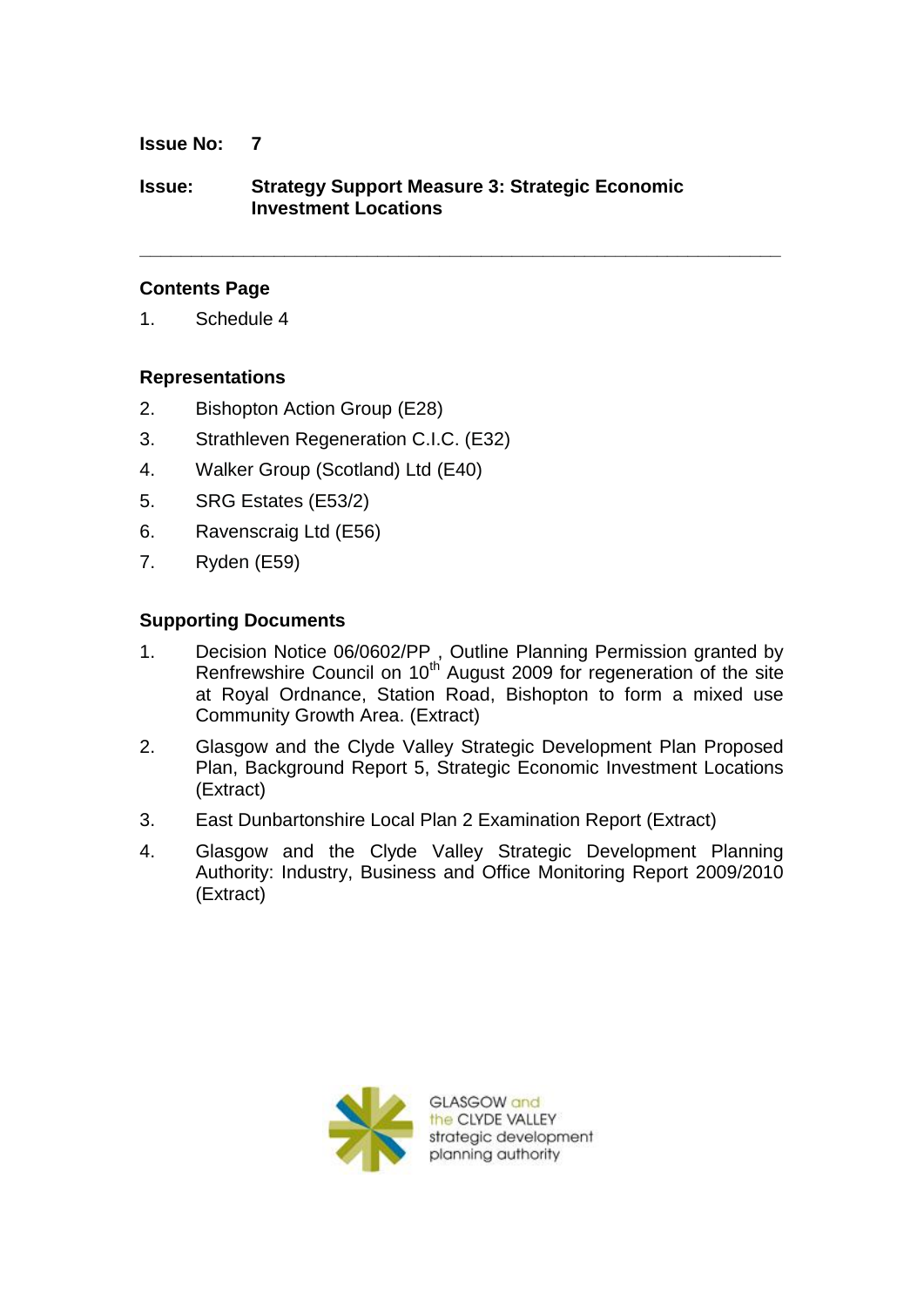| <b>Issue 7</b>                                                             | <b>Strategy Support Measure 3: Strategic Economic</b><br><b>Investment Locations</b> |                  |
|----------------------------------------------------------------------------|--------------------------------------------------------------------------------------|------------------|
| Development plan<br>reference:                                             | Section 4 Spatial Development Strategy<br><b>Spatial Framework 1 Competitiveness</b> | <b>Reporter:</b> |
| Body or person(s) submitting a representation raising the issue (including |                                                                                      |                  |
| reference number):                                                         |                                                                                      |                  |
| E28 Bishopton Action Group                                                 |                                                                                      |                  |
| E32 Strathleven Regeneration C.I.C.                                        |                                                                                      |                  |
| E40 Walker Group (Scotland) Ltd                                            |                                                                                      |                  |
| E53/2 SRG Estates                                                          |                                                                                      |                  |
| E56 Ravenscraig Ltd                                                        |                                                                                      |                  |
| E59 Ryden                                                                  |                                                                                      |                  |
| <b>Provision</b><br>the<br><b>of</b>                                       | Strategy Support Measure 3 (page 22)                                                 |                  |
| development plan to                                                        | Schedule 2 (page 24)                                                                 |                  |
| which the<br><b>issue</b>                                                  | Schedule 14 (page 63)                                                                |                  |
| relates:                                                                   |                                                                                      |                  |
| Planning authority's summary of the representation(s):                     |                                                                                      |                  |
| <b>E28 Bishopton Action Group</b>                                          |                                                                                      |                  |

The promotion of the location at Bishopton as a Strategic Economic Investment Location as indentified in Schedule 2 and Schedule 14 of the Proposed Plan will lead to more intensive use of car-based commuting on the motorway network. It is not a central location with access to universities and higher education facilities and a more appropriate location would be in the centre of Paisley close to University and higher education facilities. Erskine Riverside industrial area has only had very limited development over a long period and Bishopton Strategic Economic Investment Location only adds to this surplus of industrial land.

# **E32 Strathleven Regeneration C.I.C.**

The proposed Lomondgate Strategic Economic Investment Location should have Green Technologies added to the list of its key sectors. The locational characteristics of Lomondgate, the desire of the development partners to develop a green energy centre, the presence of Aggreko to attract green technology and the close proximity to Her Majesties Naval Base Clyde to seek diversity into renewables are presented as reasons for adding this key sector.

## **E40 Walker Group (Scotland) Ltd**

Lack of clarity in the wording contained in Strategy Support Measure 3 implies some absolute safeguarding of sites for only those key sector uses set out in Schedule 2. It is important to ensure that identifying specific roles and functions for Lomondgate Strategic Economic Investment Location does not preclude business with other roles which have a site or locational specific requirement to locate at Lomondgate.

## **E53/2 SRG Estates**

Recognition should be given to the potential for renewable energy developments linked to the proposed distribution and logistics opportunity at Poniel, including Broken Cross, Happendon Wood and Dalquhandy. Planning applications are currently being prepared by SRG Estates for three windfarms at Dalquhandy,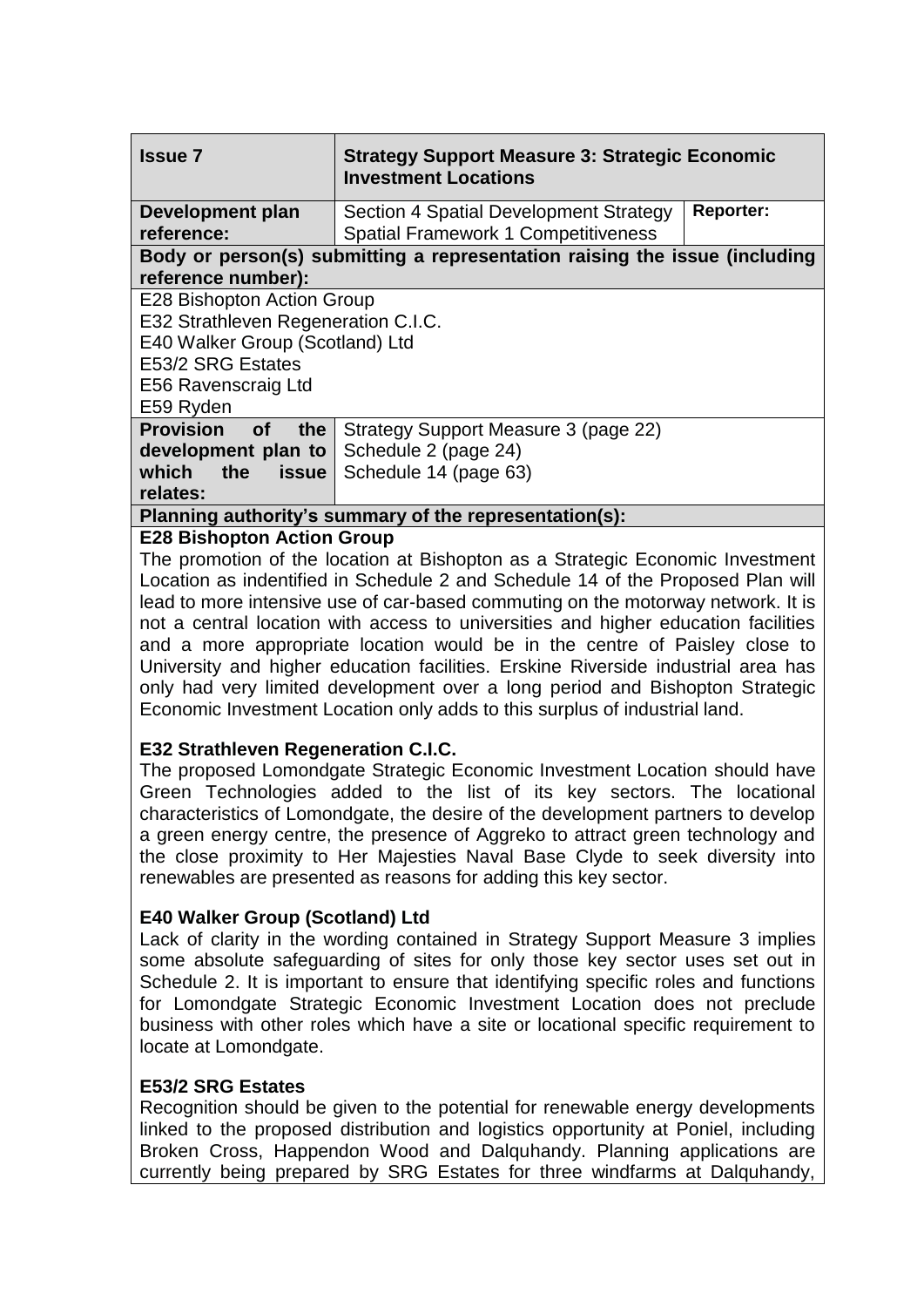#### Poniel and Broken Cross.

Provision should also be made for appropriate research and development "test" sites away from urban locations which could support a number of existing and future green technologies e.g. wind, biomass, geothermal, PV solar, pumped storage hydro and some forms of bio-energy.

# **E56 Ravenscraig Ltd**

Schedule 2 does not reflect the fact that Ravenscraig can perform a much wider role than the key sectors of Business and Financial Services and Construction.

# **E59 Ryden**

Potential for a Strategic Economic Investment Location at Badenheath, near Cumbernauld as this site could accommodate a single user storage and distribution centre/data centre.

# **Modifications sought by those submitting representations:**

#### **E28 Bishopton Action Group**

The Bishopton location should be removed from Schedule 2 and Schedule 14 as a Strategic Economic Investment Location.

#### **E32 Strathleven Regeneration C.I.C.**

Schedule 2 and Schedule 14 should be modified to add "Green Technology" within the key sectors allocated to the Lomondgate Strategic Economic Investment Location.

## **E40 Walker Group (Scotland) Ltd**

To clarify Strategic Economic Investment Location key sectors do not preclude other economic activity being promoted - amend paragraph 4.20 (page 22). Add to end of paragraph "... in response to local requirements..."nor does it preclude other uses in Strategic Economic Investment Locations where driven by the location criteria of business and where there is no prejudice to national locational priorities for key sectors."

In third paragraph of Strategy Support Measure 3, Strategic Economic Investment Locations (page 22) after the final sentence "....for uses set out in Schedule 2 on Diagram 11 add "with other uses being supported which positively extend the permanent employment potential of the Strategic Economic Investment Locations, where locational requirements exist."

## **E53/2 SRG Estates**

Recognition should be given in Schedule 2 and Schedule 14 to the potential for renewable energy developments linked to the proposed distribution and logistics opportunity in the south of the region at Poniel, including Broken Cross, Happendon Wood and Dalquhandy.

Within Paragraph 4.19 (page 22) provision should be made within the Strategic Development Plan for appropriate research and development "test" sites which may be away from urban locations. These locations could support a number of existing and future "green technologies" e.g. wind, biomass, geothermal. PV solar, pumped storage hydro and some forms of bioenergy.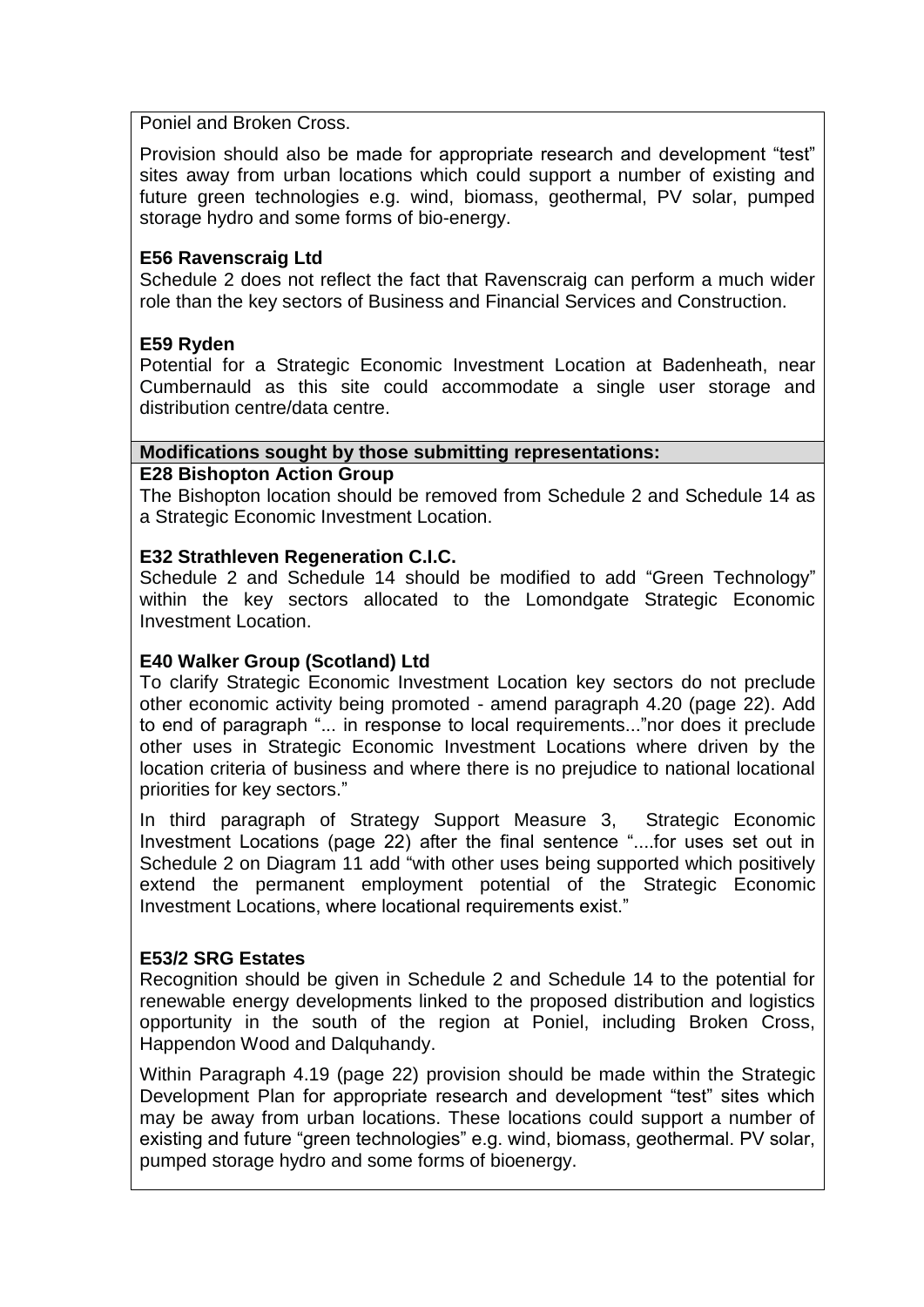# **E56 Ravenscraig Ltd**

Within Schedule 2, Ravenscraig Strategic Economic Investment Location key sectors the text should refer to all forms of economic development.

# **E59 Ryden**

The Strategic Development Plan should acknowledge the potential of the Badenheath site as Strategic Economic Investment Location for development as a single user storage and distribution centre/data centre.

## **Summary of responses (including reasons) by planning authority: E28 Bishopton Action Group**

The Glasgow and the Clyde Valley Strategic Development Planning Authority rejects the proposed modification as it considers it not appropriate that the Bishopton Strategic Economic Investment Location be removed from Schedule 2 and Schedule 14.

- The Bishopton Strategic Economic Investment Location was selected to support the Scottish Government's Key Sectors, Scottish Enterprise's locational priorities and the growth in re-balancing economic sectors (Proposed Plan Background Report 1).
- The Bishopton Strategic Economic Investment Location is considered an opportunity location contained within the Community Growth Area (Approved Glasgow and the Clyde Valley Joint Structure Plan 2006) and has been identified as having high levels of accessibility by sustainable transport.
- Planning consent has been granted in outline by Renfrewshire Council for 138,000 square metres of Industrial (Class 5)/ Business (Class 4) (paragraph 1, Supporting Document 1).

# **E32 Strathleven Regeneration C.I.C.**

The Glasgow and the Clyde Valley Strategic Development Planning Authority rejects the proposed modification. The Lomondgate Strategic Economic Investment Location was identified as an opportunity location requiring promotion for investment based upon its identified role and function supporting the key sectors of

- **Business and Financial Services**
- Creative and Digital Industries; and
- Tourism

as set out in Background Report 5 (Sections 4.2 and 4.3, Supporting Document 2). The long term future economic role of Lomondgate is expected to be considered as part of the longer-term Strathleven Corridor Study proposed under Strategy Support Measure 2. This study is expected to consider, amongst other issues, the potential for development of the "green economy".

## **E40 Walker Group (Scotland) Ltd**

The Glasgow and the Clyde Valley Strategic Development Planning Authority rejects the proposed modification for the following reasons -

 Defining specific roles and functions in terms of the Strategic Economic Investment Locations allows the Spatial Development Strategy to focus and support the promotion for investment on future key economic sectors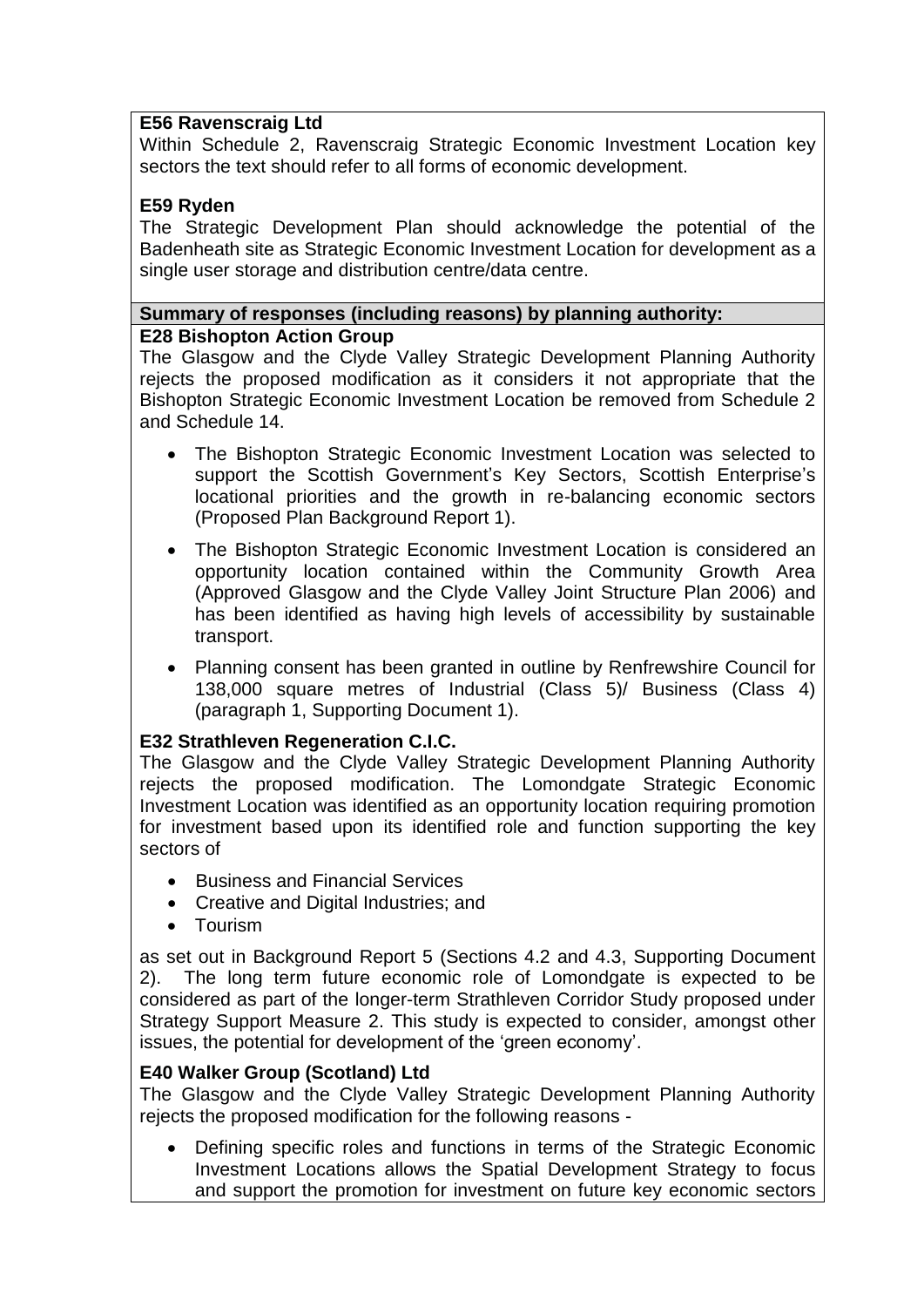which are central to the longer-term Vision for the city-region.

- Seeking to encourage other local, non-key sector uses on Strategic Economic Investment Locations will dilute this focus.
- The active encouragement of non-key sector uses within Strategic Economic Investment Locations would detract from their ability to respond to their defined role and function.
- Local uses should be promoted and developed through Local Development Plans on other non-key sector economic locations.

# **E53/2 SRG Estates**

The Glasgow and the Clyde Valley Strategic Development Planning Authority rejects the proposed modification.

- The respondent fails to clarify the links between the Poniel Strategic Economic Investment Location"s key roles and functions of Distribution and Logistics and the potential wind farm planning application locations at Broken Cross, Happenden Woods and Dalquhandy.
- The Green Technology role and function is adequately supported within other Strategic Economic Investment Locations within the city region. The Glasgow and the Clyde Valley Strategic Development Planning Authority does not consider it appropriate to add Green Technology to Poniel key sectors in Schedule 2 or Schedule 14.
- Paragraph 4.19 supports Glasgow City centre and its surrounding area as the focus for research and development for new green energy due to its inherent accessibility and mix of economic activity and employment. The respondent fails to make a case for the need for research and development green energy "test sites" which require be located away from urban locations.

## **E56 Ravenscraig Ltd**

The Glasgow and the Clyde Valley Strategic Development Planning Authority rejects the proposed modification.

- It considers that defining specific roles and functions for individual opportunity Strategic Economic Investment Locations allows the Spatial Development Strategy to focus on the promotion for investment for the future key sectors.
- Simply to allow all forms of economic activity within the Ravenscraig Strategic Economic Investment Location key sectors in Schedule 2 would remove the objective of supporting the Scottish Government's key sectors and Scottish Enterprise's locational priorities.
- It would lose the focus to support specific roles and functions within a new re-balancing of the economy towards a low carbon future.

# **E59 Ryden**

The Glasgow and the Clyde Valley Strategic Development Planning Authority rejects the proposed modification.

 As part of the East Dunbartonshire Local Plan Examination Report, the Reporter was of the view that a site search into the location for a